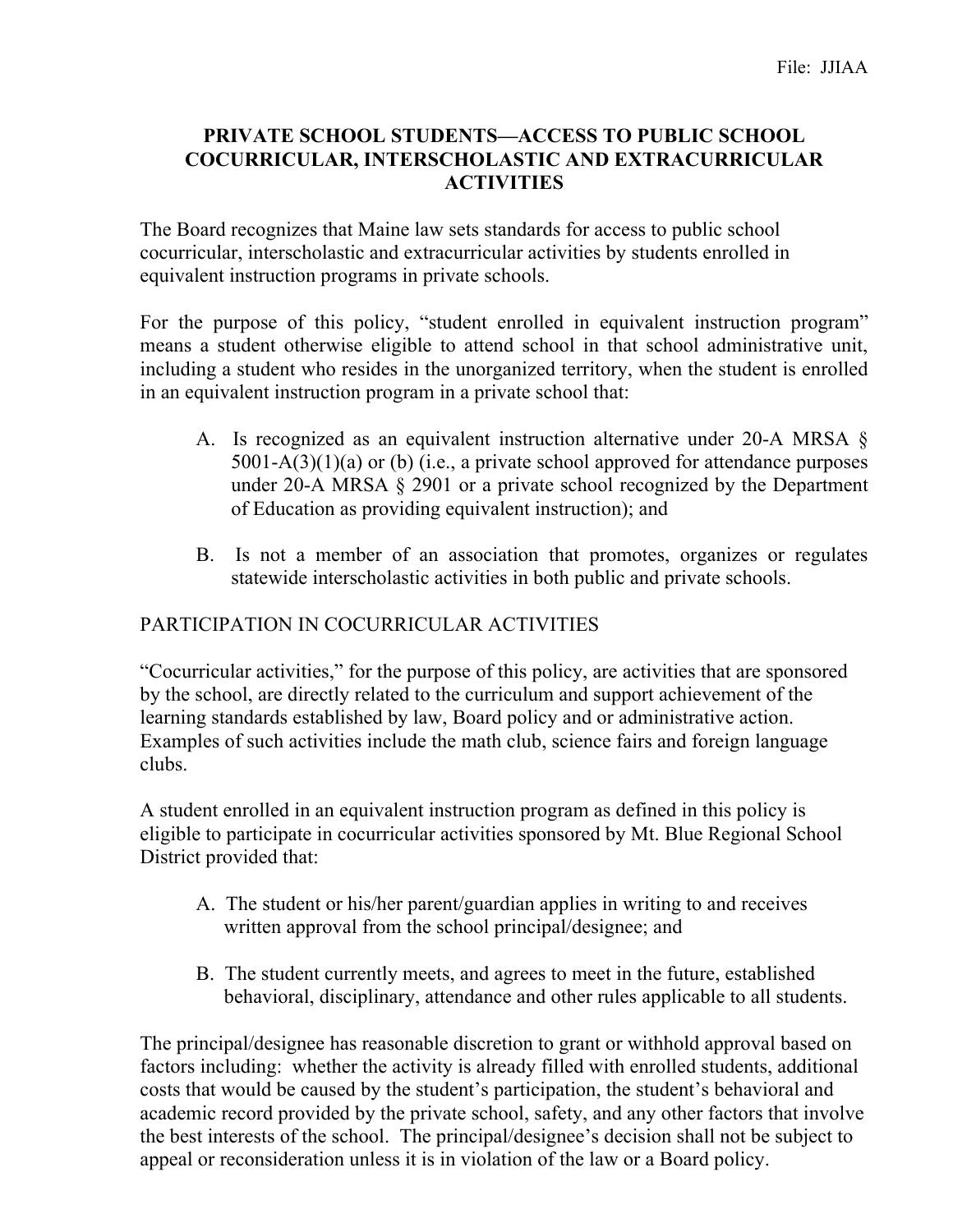## PARTICIPATION IN EXTRACURRICULAR ACTIVITIES

"Extracurricular activities," for the purpose of this policy, are school-sponsored activities for which participants are selected by staff supervising the activities, including those teams, both athletic and academic, that participate in interscholastic competition.

A student enrolled in an equivalent instruction program as defined in this policy is eligible to try out for extracurricular and interscholastic activities sponsored Mt. Blue Regional School District provided that the following requirements are met/satisfied:

- A. The student applies for and receives written approval from the principal/designee;
- B. The student agrees to abide by equivalent rules of participation as are applicable to regularly enrolled students participating in the activity and provides evidence that the rules of participation are being met.
- C. The student complies with the same physical examination, immunization, insurance, age, and semester eligibility requirements as regularly enrolled students participating in the activity. All required documentation must be made available upon request by the school unit.
- D. The student meets equivalent academic standards as those established for regularly enrolled students participating in the activity and provides evidence that the academic standards are being met.
- E. The student abides by the same transportation policy as regularly enrolled students participating in the activity.

The principal/designee will be responsible for approving or withholding approval of applications to try out for an extracurricular activity.

The criteria for selection of participants shall be determined by the staff members (coaches, advisors and their supervisors) responsible for the activities. Tryouts are by nature competitive. Eligibility to try out does not guarantee participation. Decisions resulting in non-selection of individual students shall not be subject to appeal or reconsideration unless they are in violation of law or Board policy.

#### VERIFICATION OF ELIGIBILITY

To permit verification that the student has met eligibility requirements under this policy, the student's parent (or the student, if 18 years old) must authorize the private school to provide to the principal all information necessary to determine whether the student meets the requirements.